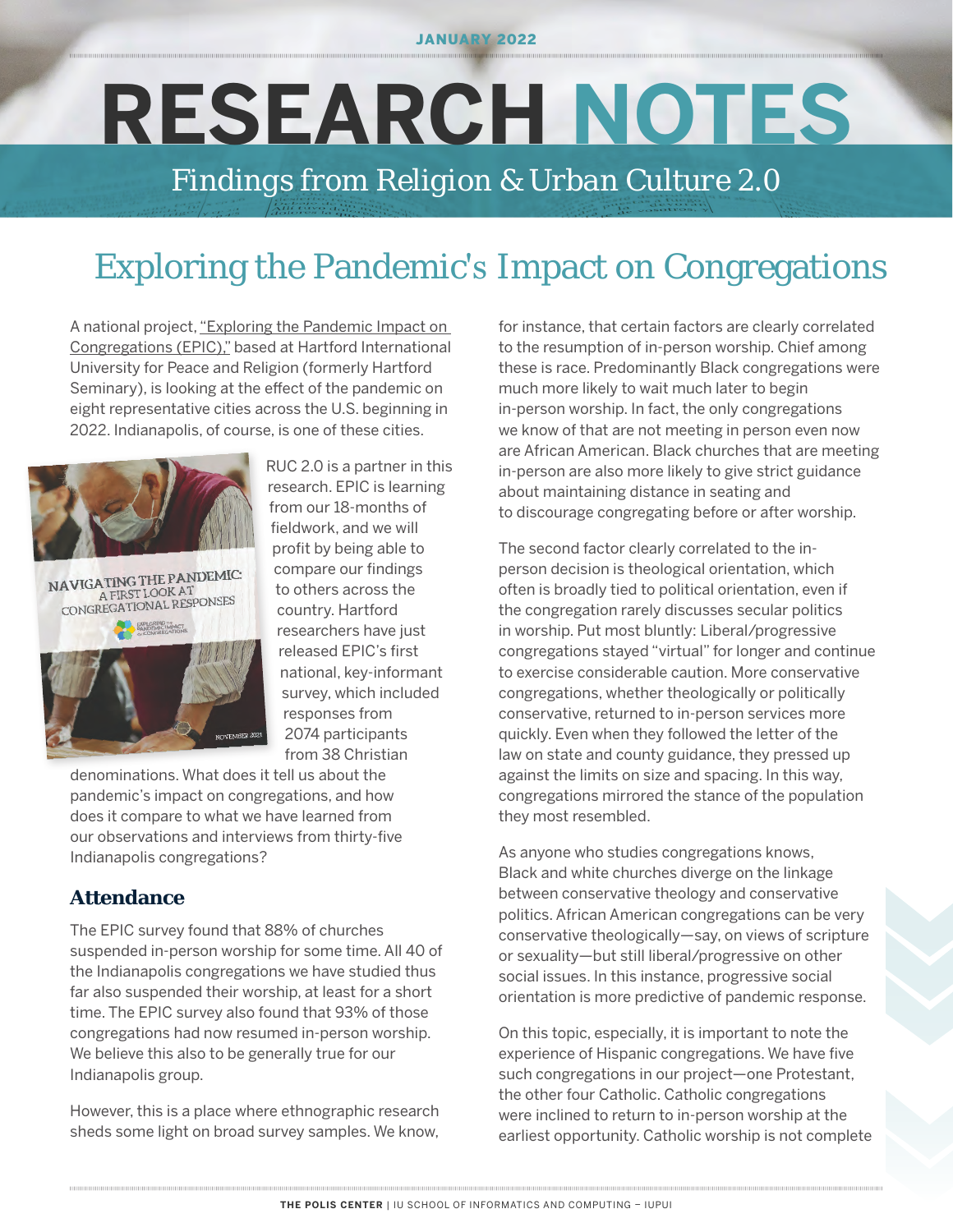without the eucharist. Our Catholic congregations were among the first to resume in-person worship and the Hispanic groups who attend Spanishspeaking masses came back at essentially full strength. Our Catholic congregations have not focused on virtual or hybrid experiences.

Other immigrant congregations we are observing followed a similar pattern of early in-person return. The two mosques and one gurdwara we are observing provide crucial information resources for their members and are, in some cases, the most important link between their members and the wider community. They provide services to fellow immigrants who may not have good alternative sources. They are also, on average, younger than many of our Protestant congregations and may have assessed their personal risk tolerance differently.

The hybrid experience—providing both in-person and virtual options from the same programming schedule—has been a mixed bag in congregations, as it has been for schools and universities. All our congregations tried to move online in some fashion, at least for weekend worship, although the efforts ranged from groups who had full audio-visual

production facilities already in place to groups who pulled out their iPhones and started streaming. Quality improved over time for most, but the range of audio-visual competence among congregations is still very wide. Most congregations now run some sort of hybrid programming, but it is too early to say how satisfactory this is for participants in terms of worship experience, community-building, and more mundane matters such as giving.

#### **Vaccine**

The EPIC survey found that 62% of church leaders encouraged their members to get vaccinated and 8% of congregation served as test or vaccine sites. In Indianapolis, our observations suggest that clergy rarely discussed vaccinations explicitly during

## EPIC: Churches and the Pandemic



worship. To some degree this also depended on the orientation of congregations being surveyed.

Once again, though, race is an extremely important variable. Several African American religious leaders openly encouraged vaccination, going so far as to have their own shots shown on video. One local Imam who got long-haul Covid regularly streamed video of his struggles, even his difficulty breathing, so his congregants would understand the severity of the disease.

African American pastors were put in a difficult position. They understand the hesitancy of their members about government-sponsored health experiments. But they also understand the risk their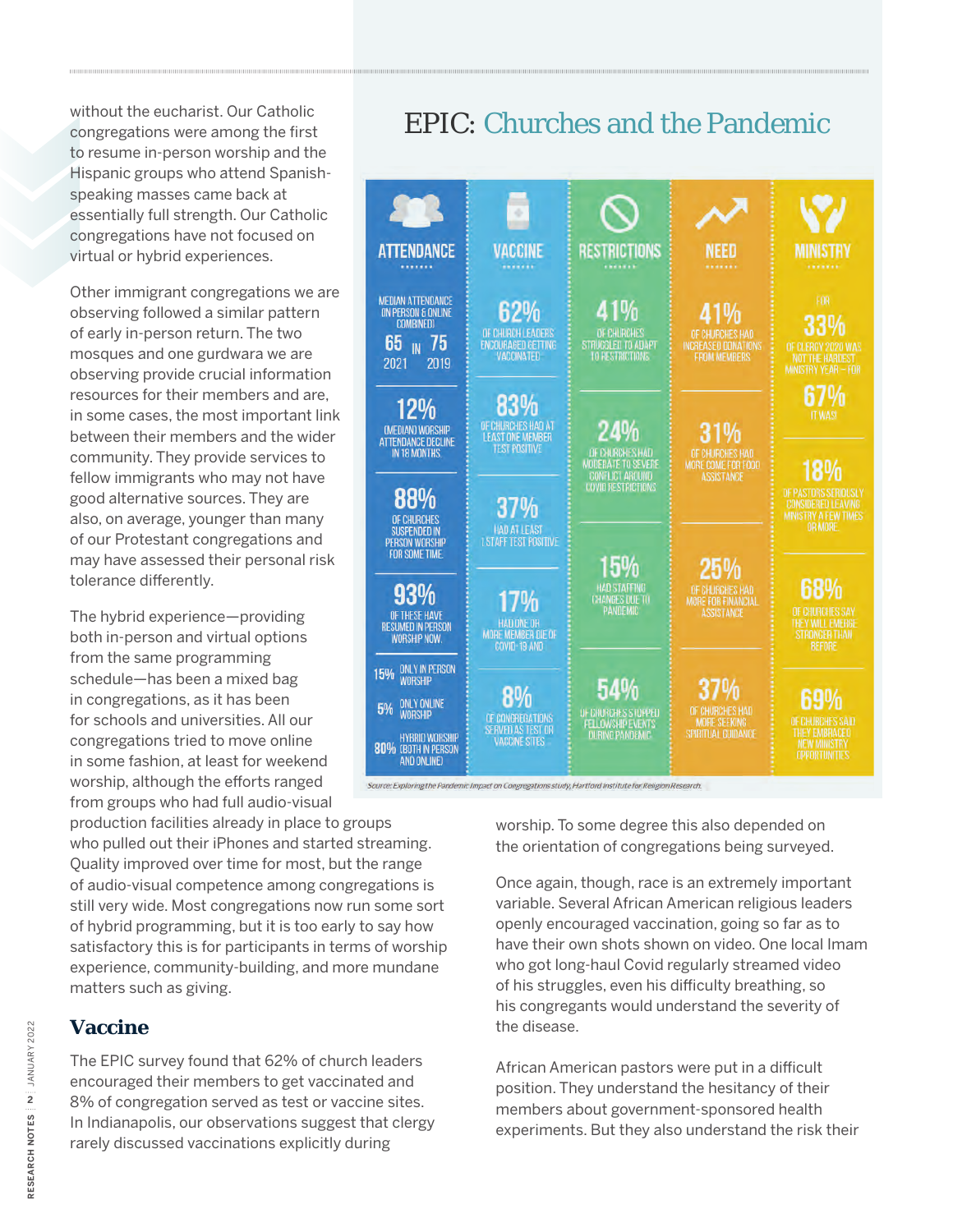

## EPIC: Some Churches Are Struggling

Source: Exploring the Pandemic Impact on Congregations study, Hartford Institute for Religion Research.

members, especially their older members, face from the virus. At one of the largest congregations we are studying, the pastor repeatedly told members that she understood and respected their concerns, but emphasized the importance of taking precautions. Her congregation did in fact hold vaccine distribution days, including one of the first ones for adolescents when the vaccine became available for their age group.

#### **Restrictions**

The EPIC survey reported that 41% of congregations struggled to adapt to Covid restrictions. The key word here is "struggle." Adapting was not easy for anyone, but some congregations were more easily able to adapt than others. For instance, large congregations had some true advantages: technology already in place, financial resources to bridge any gaps, larger staffs to help guard against burn-out. However, larger congregations almost certainly had wider ideological spectrums and were likely to experience some internal conflict. Even groups that are relatively homogeneous by race, income, and education had ideological diversity around how to respond to the virus. as the worship opportunities they provide.

Congregations are not by any means a microcosm of American social diversity, but no group of any size has full agreement on choices of this magnitude. EPIC reported that 24% of congregations experienced moderate to severe conflict around restrictions. In some ways, this is testament to political and ideological diversity within them.

Most research on congregational response to the pandemic has focused on worship, including the attempt to provide virtual worship. But the EPIC survey also reported that 54% of congregations stopped "fellowship events." In the long run, this change may prove as important, perhaps even more important, than changes in providing worship experiences. Congregations are communities of mutual support, and the pandemic made it very hard for them to provide community-sustaining programming.

Early in the pandemic, an African American pastor recounted to us that his congregation had stopped offering community dinners after funerals. This was a crucial component of his older congregations' life, but now he was faced with more funerals and no community dinners to ease the transition. We have all missed weddings, funerals, and graduations over the past 24 months. It's a loss for each of us individually and all of us communally. But for many congregations, this is nearly as critical—in some cases just as critical as the worship opportunities they provide.

Technology has always provided different ways to worship. Many people attended radio worship. Millions have worshipped via television. But streaming, internet-based, worship is truly different for most people because they can attend their own church, not just some media construction elsewhere. My 81-yearold mother attends her own church "virtually" every Sunday. But this single, weekly, experience will not take the place of dinner on the grounds, weddings, funerals,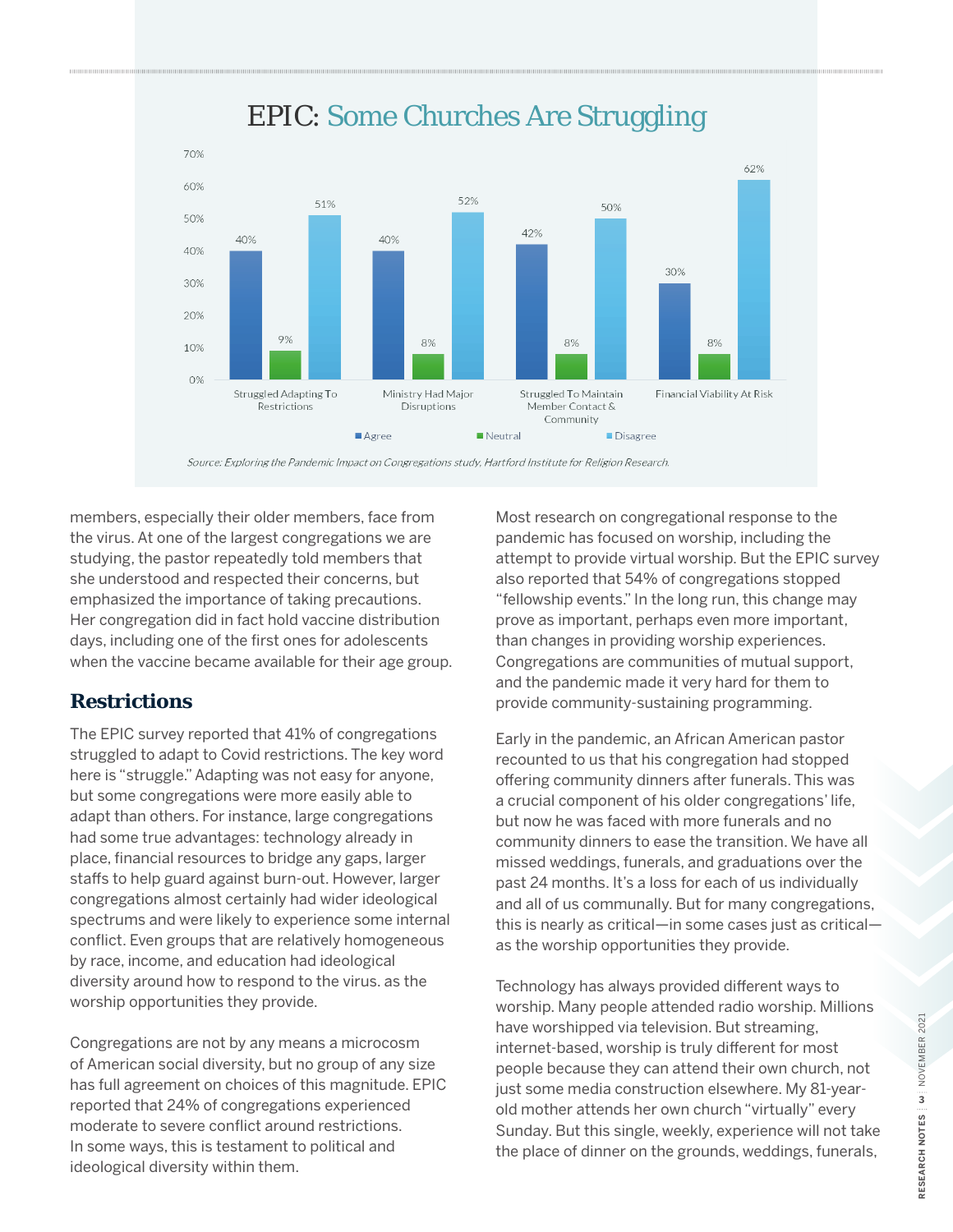

## EPIC: The Hardest Ministry Year Ever

volunteering in the nursery, teaching Sunday School, singing in the choir, and a thousand other practices by which people share their lives together.

#### **Need**

The EPIC survey found that 41% of congregations had increased donations from members. We heard this increase reported in Indianapolis also at the beginning of the pandemic, though we have also heard oblique reports that the increase slowed down and eventually disappeared. And we know, as do the report's authors, that many small congregations say their giving was flat or that it eventually decreased.

There are multiple dynamics at work here. On the one hand, it is well-known that regular religious attenders are solid givers—although most of what they give winds up in the congregations themselves. So, it is no surprise that in a health crisis these same people gave more. The need was obvious. Their commitment to their congregation was clear. They gave "into" the pandemic.

However, we have observed many congregations ending the practice of passing the plate. And the switch to digital giving has been noted elsewhere by our project and others. In the longer run, as the pandemic dragged on and in-person activities decreased, the risk of total contributions declining was very real. It will take a while to sort the national data on that or even to learn from our congregations what the longer trend is.

Providing emergency food supplies is the single activity undertaken by the largest number of congregations and such efforts have appeared often in our research. Both the need and congregational activity to meet that need has ramped-up during the pandemic. But it is an open question whether congregations can maintain their current levels of staffing longer-term if their members are not present in person.

#### **Ministry**

Research from the EPIC project as well as our own RUC project is of greatest interest to clergy or to others who are professionally involved in religion. It is worth noting, then, that in the EPIC survey, 67% of clergy said 2020 was their hardest year for ministry. Anyone who studies survey data knows there is always a "recency bias" in most answers. At the same time, what year could have been harder for the entire population? Individuals and organizations may have had worse years for particular reasons, but the pandemic's effects have changed everyone's social practices.

The survey reported that 18% of ministers considered leaving. In our 40 congregations, we have seen some retirements, but they were all long planned. In one of our congregations, the senior pastor got a case of long-haul Covid and has passed the reins to his son, previously the youth pastor in the relatively small church. Because we are not conducting anonymous surveys, we are not in a good position to speculate about what our partner pastors have "considered."